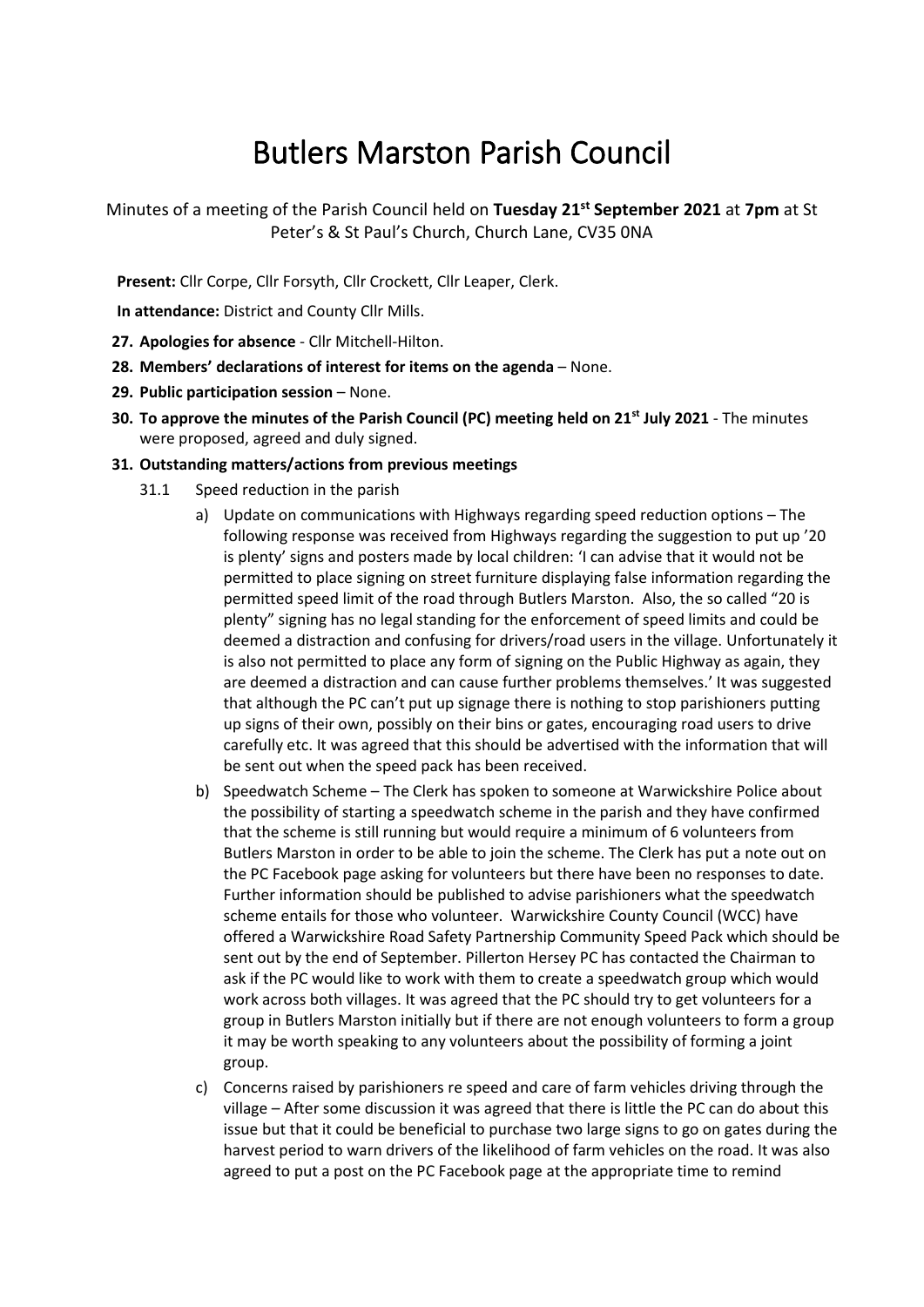parishioners that it is harvest time. **Clerk to look into signage options and bring back info for consideration for next year's budget.**

- 31.2 Update on concerns raised about the inability of the Butlers Marston Water Treatment Works to manage the quantity of sewage in the system – Cllr Mills has not been able to get any update on this. He will try to get a response before the next meeting. There are now people from each local parish who have put themselves forward to take part in a group recording water/sewage/flooding related issues and report them to Severn Trent and the Environment Agency when necessary. **Cllr Corpe to arrange a meeting with the parish representatives.**
- 31.3 Review of the 'Responding to Planning Applications Policy' After much discussion it was agreed to rescind this policy as the delegation is already covered under the Scheme of Delegation. It was also agreed that all planning applications will be advertised on the PC Facebook page and if possible the village website could include details of planning applications. **Clerk to bring back suitably amended Scheme of Delegation Policy to next meeting for approval.**
- 31.4 Strimming of the path up to the Church The Clerk was given an action to put a note out requesting a volunteer to strim the path but this was not necessary as someone completed the strimming shortly after the meeting. The PC expressed their thanks to the parishioner who kindly completed the strimming.

## **32. Village Green**

- 32.1 Grass cutting request to Warwickshire County Council WCC have now agreed to measure the areas that they are responsible for in order to calculate the payment they would offer to the PC should the PC wish to continue organising the grass cutting themselves. Alternatively the PC could ask WCC to take on the grass cutting from Apr 2022. The decision regarding how to proceed will need to be made based on the amount offered by WCC. **Clerk to chase up information if not received by end of October as this information will have a significant effect on the 2022-23 budget and precept.**
- **33. Management of the defibrillator** It was agreed that the defib will be checked monthly by whichever councillor is on the rota to complete the asset checks for that quarter. **Cllrs to e-mail details of the checks that have taken place to the Clerk in order for her to log them on the online portal.**
- **34. Consultation re proposal to merge Stratford on Avon (SDC) and Warwick District Councils to create a South Warwickshire District Council** – Information about the consultation has been put on the BMPC Facebook page and will be included in the newsletter. Posters will also be displayed around the village. SDC will be holding a zoom meeting for parish councillors and clerks to attend to hear more about what the proposal would mean for the parishes. It was agreed that the **Clerk should put together and submit a BMPC response to this consultation before the deadline of 24th October.** The Clerk may seek the views of councillors and parishioners in order to inform the response.
- **35. Finance**
	- 35.1 Confirmation of the bank balance as at 15.09.21 of £2,152.92 Cllr Mitchell-Hilton has confirmed by e-mail that the balance stated is correct.
	- 35.2 To review the spend against budget to date A Cllr asked if it is likely that the £200 allocated for a tree survey will be spent in this financial year. The Clerk advised that after the last survey it was found that only a limited number of trees are the responsibility of the Parish Council and the survey stated they had about 2 years before they would need some work completed on them so it is not felt that a survey is necessary this year but those funds may be required to complete the tree work recommended. **Clerk to put discussion regarding tree survey/work required on the next agenda.**